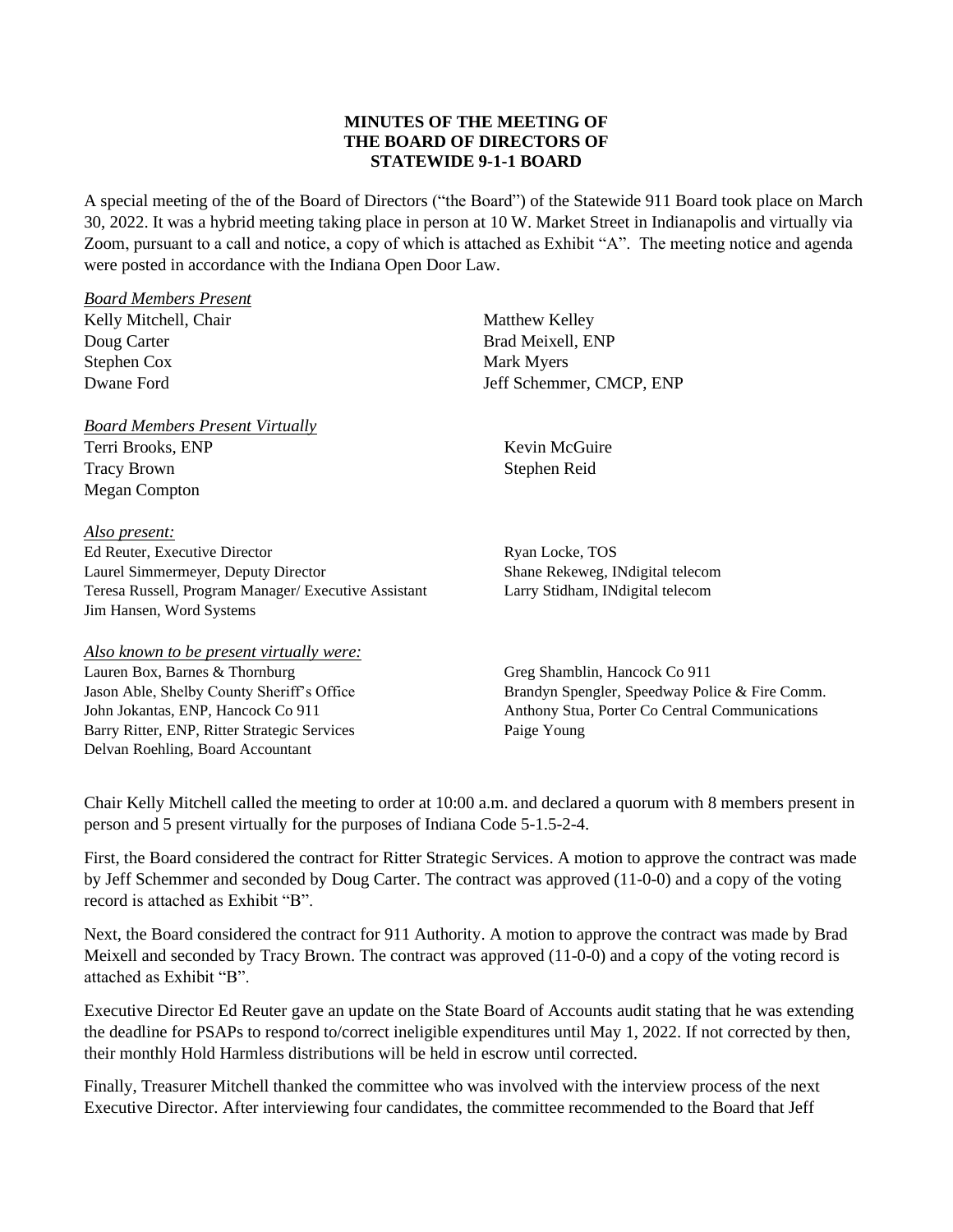Schemmer be appointed as the new Executive Director effective May 15, 2022, to begin his transition period with current Executive Director Ed Reuter until his retirement date of June 24<sup>th</sup>. A motion to approve the appointment was made by Mark Myers and seconded by Matt Kelley. The contract was approved (10-0-1) and a copy of the voting record is attached as Exhibit "B".

With no other business to come before the Board a motion to adjourn the meeting was made by Doug Carter and seconded by Mark Myers. The motion to adjourn the meeting was granted (11-0-0) by roll call, a copy of which is attached as Exhibit "B".

The meeting was adjourned at 10:14 a.m.

Jular

Edward A. Reuter, Executive Director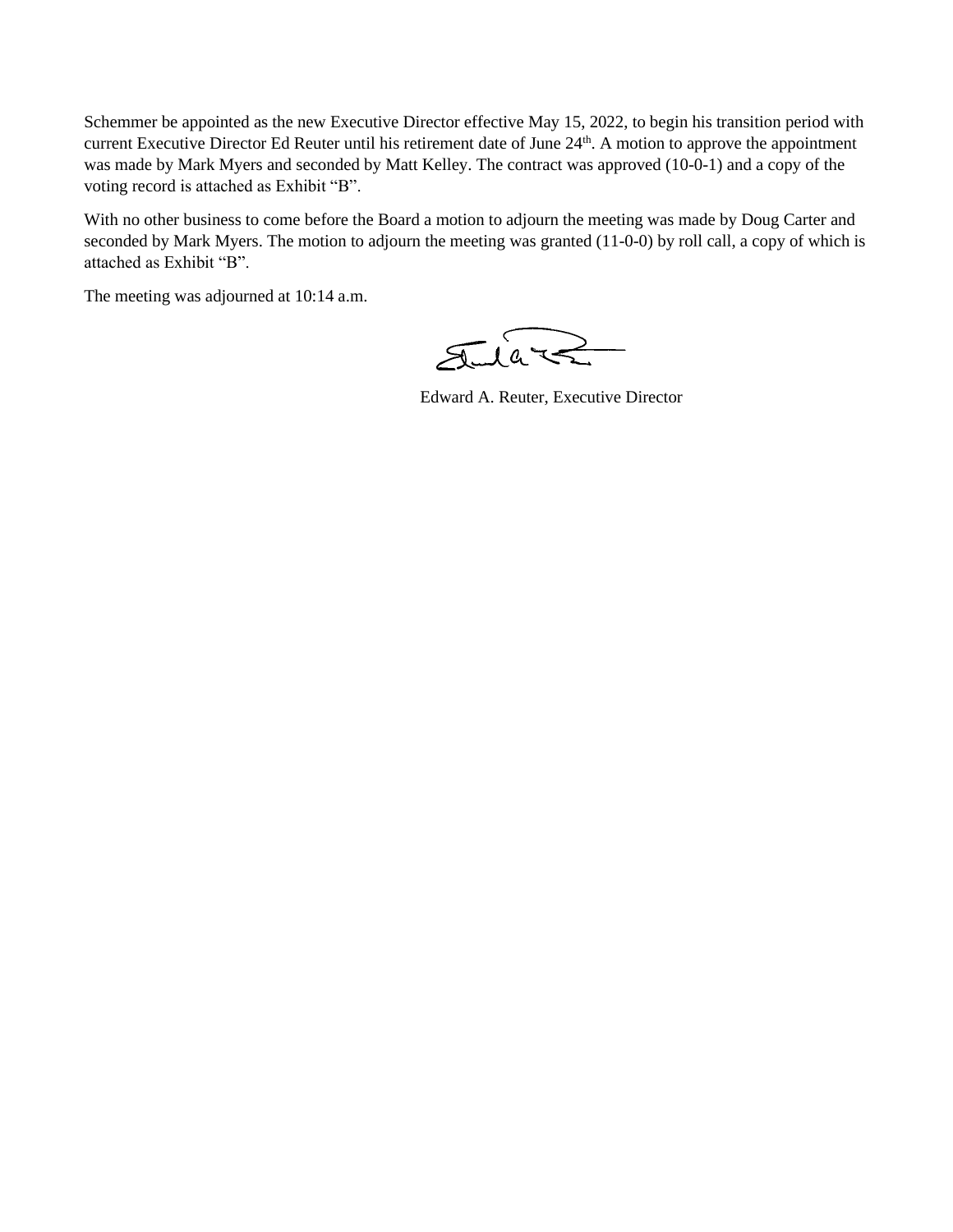**Exhibit "A"**

### **Statewide 911 Board 10 West Market St. Suite 2420 Indianapolis, IN 46204 Office (317) 234-8362 Fax (317) 233-0894**

**The Honorable Kelly Mitchell Indiana State Treasurer Chair**

# Notice of Special Meeting of the Indiana Statewide 911 Board

The Statewide 911 Board gives notice pursuant to IC 5-14-1.5-5(a) that the Board will meet for a special meeting on Wednesday, **March 30, 2022, at 10 a.m. EST** to consider the hiring of an Executive Director and other contractual matters.

The meeting will be hybrid; both in-person and virtual.

**In Person:** 10 W. Market Street, 2nd Floor Conference Room Indianapolis, IN 46204

**Virtual:**

Join from a PC, Mac, iPad, iPhone or Android device: Please click this URL to join. <https://us02web.zoom.us/j/85327666144?pwd=U2tqVTI4K2M4UzBhbHVOQVlWaHNUZz09> Passcode: 900486

> Or One tap mobile: +16468769923,,85327666144#,,,,\*900486# US (New York) +13017158592,,85327666144#,,,,\*900486# US (Washington DC)

Or join by phone: Dial(for higher quality, dial a number based on your current location): US: +1 646 876 9923 or +1 301 715 8592 or +1 312 626 6799 or +1 253 215 8782 or +1 346 248 7799 or +1 408 638 0968 or +1 669 900 6833 Webinar ID: 853 2766 6144 Passcode: 900486 International numbers available: https://us02web.zoom.us/u/kjl97KbxJ